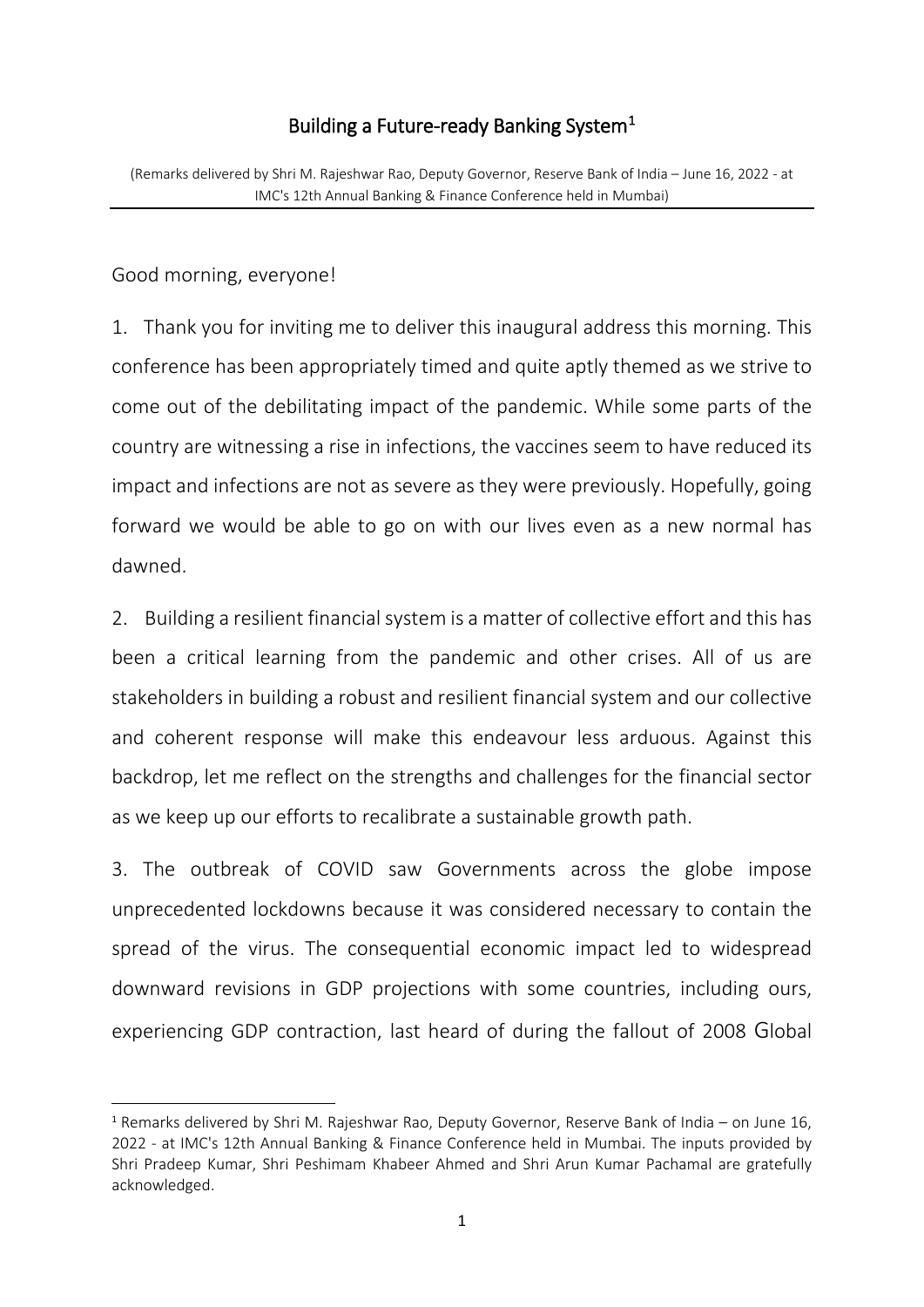Financial Crisis (GFC). COVID-19 pandemic also happened to be the first real test of resilience of the global financial system since implementation of G20 reforms following the GFC. Now, as the world slowly and steadily steps into the post pandemic period, the collective focus should be on building stronger and resilient economies that will deliver inclusive growth in a sustainable manner and be adept at navigating future shocks. Evolving conditions in the Russia-Ukraine conflict, increase in the prices of crude oil, food grains and other commodities, along with rising inflation have just compounded these challenges.

## Policy Response to COVID in India

4. Historically, every crisis has forced us to rethink and has almost always brought out the best in us. In the context of our economy, we can safely say that the Government and the Reserve Bank were closely monitoring the developments both globally and in India and have calibrated the fiscal, monetary, and regulatory responses depending upon the nature and intensity of the impact. While we all are aware about the monetary policy measures and liquidity support to the banking system along with targeted operations aimed towards supporting NBFCs, MSMEs, MFIs, among others, let me focus a bit on the levers of the prudential regulations which became enablers for extending relief to a large spectrum of individuals, small business, and industries.

### Calibrated Prudential Response

5. The prudential interventions had to be rolled out cautiously and in a phased manner. During the initial phase of the pandemic, the focus was more on enabling the borrowers and individuals to weather the immediate financial stress through the loan moratoriums. Subsequently, even as the liquidity infusion mitigated the initial impact of the pandemic on the markets, the financial stress began to manifest as the borrowers started feeling the impact of business losses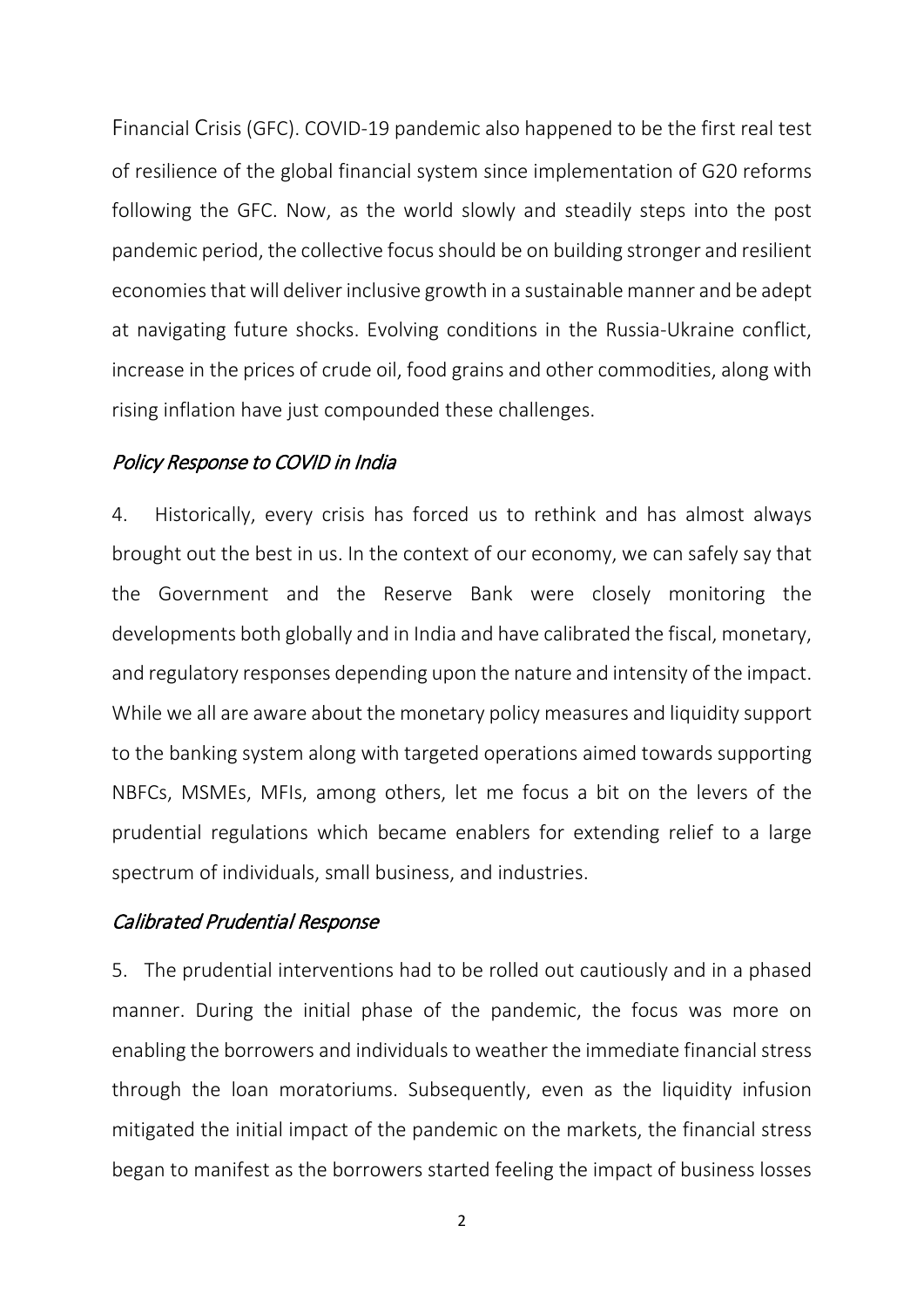on their balance sheets. It was at this juncture, that the Reserve Bank decided to rollout targeted resolution frameworks.

6. While framing these measures there was a sense of *déjà vu*, as the experience of similar dispensations extended during the earlier crisis periods were not very encouraging. It is now argued, albeit with the benefit of hindsight, that some of the regulatory dispensations on asset classification during the post-GFC period, contributed in part to the build-up of NPAs in the subsequent years. But again, the key lesson which was drawn from the experiences of that period was that the problem assets need to be '*recognized*' and '*provided for'* at the earliest through realistic assessments and also by building in sunset clauses for the regulatory schemes to the extent possible.

7. Of course, the absence of credible insolvency regime at that point in time was also one of the key factors responsible for the problems cropping up later. Just compare that situation with the current one, when there is a formal Insolvency and Bankruptcy Code in place since 2016. With the legal issues around the IBC having been largely settled in a relatively short period, it has become a preferred channel for resolution specially for large value accounts.

8. In this context, the resolution frameworks announced by the RBI in the wake of Covid19 assimilated the learnings from the past, maintaining a fine balance between prudence and financial stability on one hand while enabling a flexible system for helping the COVID stressed borrowers on the other. The resolution plans implemented under the frameworks included rescheduling of payments, conversion of any interest accrued, or to be accrued, into another credit facility and granting of moratorium based on an assessment of income streams of the borrower for up to two years. The intent was that reliefs for each borrower was to be tailored by banks to meet the specific problem being faced by the borrower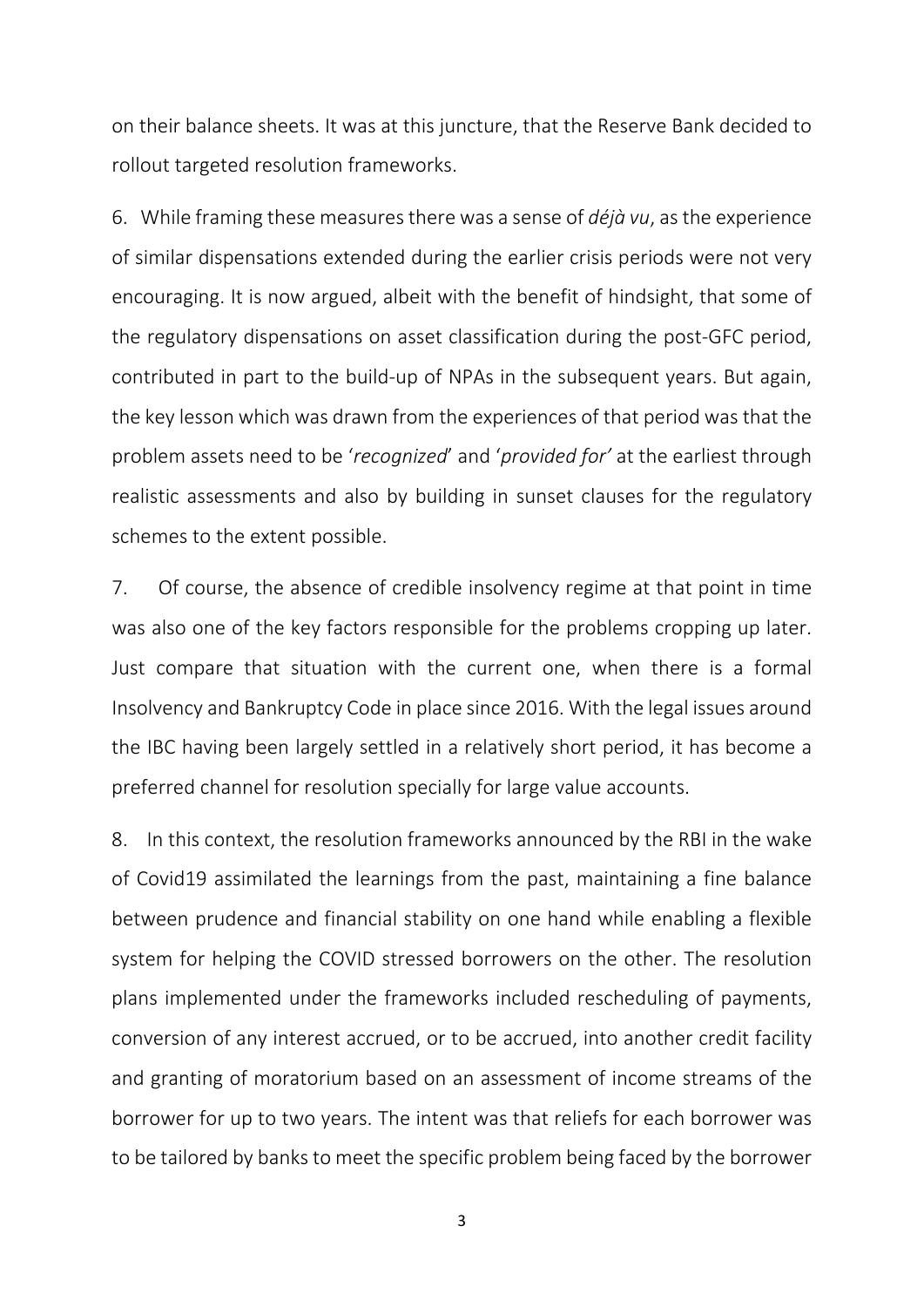depending on need rather than have a broad- brush approach in dealing with the issue. One other distinct feature this time around was a special Committee constituted with banking experts to arrive at the sector specific benchmark ranges for the identified financial parameters to be factored into each resolution plan implemented by the lending institutions.

9. As things moved on, there came the resurgence of the pandemic during the second wave. The Reserve Bank came up with the Resolution Frameworks 2.0, this time primarily targeted for individuals, small businesses and MSMEs as the lockdown measures were more localized in nature and the impact was much limited.

## **Challenges**

10. In implementing these resolution frameworks, banks encountered several challenges. While establishing the viability of the borrower itself was a challenge under the circumstances, managing the expectations was equally tough. The expectations were multifarious given the widespread economic pain caused by the pandemic. Some of the representations made at that time were to:

- Extend the moratorium beyond August 31, 2020;
- Waive off interest/ interest on interest during the moratorium period;
- Permit moratorium for all accounts, instead of being at the discretion of the lenders;
- Restructure all impacted accounts unconditionally;
- Include all Standard accounts for resolution under the frameworks besides NPA accounts and not just the accounts overdue for less than 30 days;
- Customise the framework to address sector-specific issues such as real estate, hospitality, other contact intensive sectors, *etc;*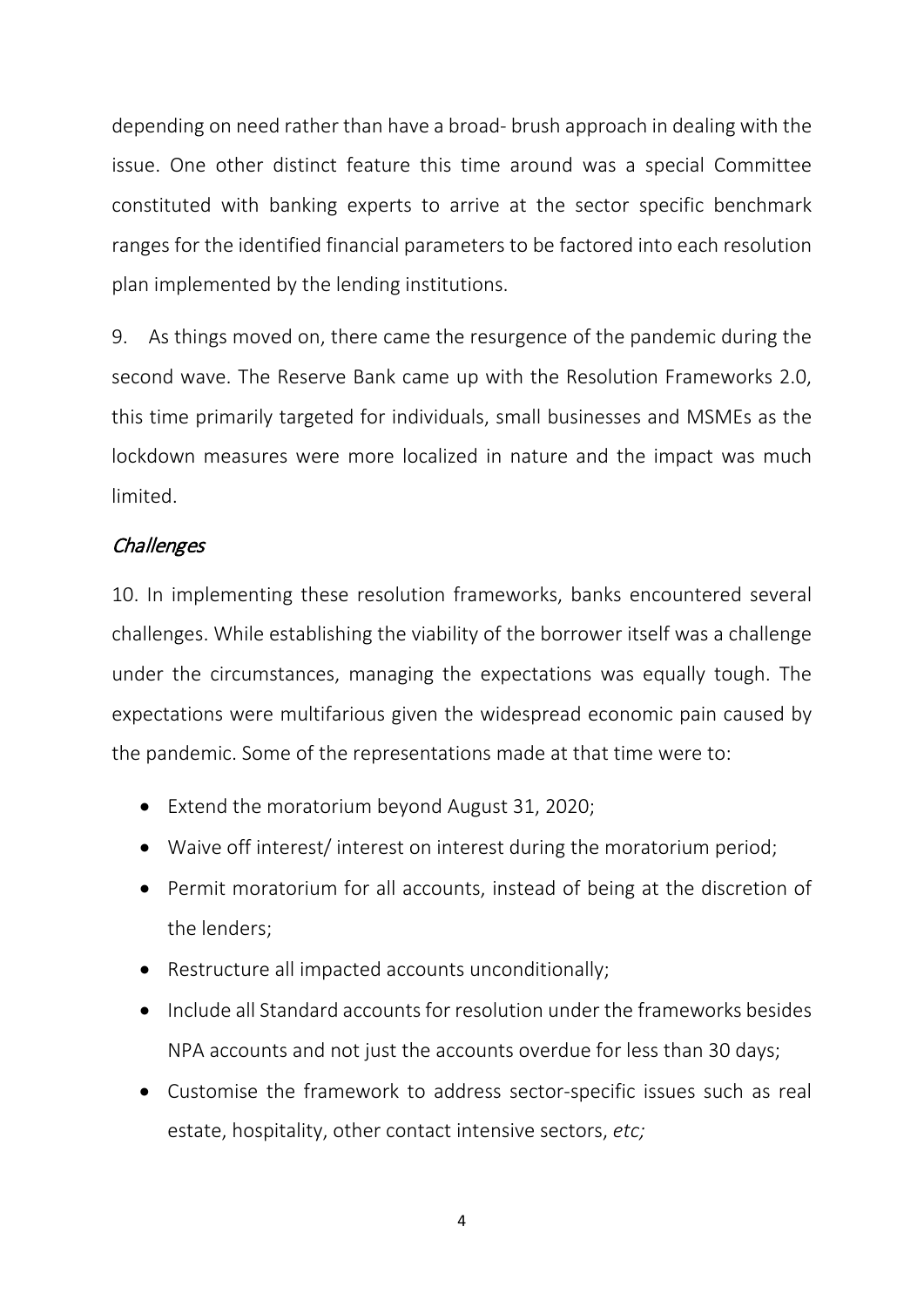• Modify Kamath Committee recommendations relating to financial parameters as they were perceived to be onerous and impractical to achieve.

11. From a regulatory perspective, the response was dovetailed to address the specific challenges unique to the economic fallout of the pandemic. Permitting such accommodations as sought for, would have entailed significant economic costs which could not have been absorbed by the banks and other lending institutions without seriously denting their financials, which in turn would have had negative implications for the depositors and other stakeholders besides impacting financial stability.

12. It also needs to be appreciated that the RBI guidelines on moratorium and Resolution Frameworks were discretionary and not mandatory for the lenders as well as the borrowers. The lending institutions were permitted to extend the moratorium to any borrower/ class of borrower in a transparent manner based on their Board approved policies. Similarly, even the borrowers had the discretion to decide whether or not to avail the moratorium, after weighing the pros and cons. Giving a regulatory fiat under the circumstances was not considered feasible on account of two reasons- first, we needed to differentiate between the COVID induced stress and structural viability issues; and, second - the lending institutions were expected to assess the viability of each borrower because they had the pulse of borrowers' cash flows and both- risks and reward were theirs to reap.

13. There were also demands to design sector specific schemes. As regards the sector specific demands, it is one of the stiffest challenges for a regulator since it gives rise to moral hazard issues. The approach thus was to help lending institutions design their schemes in a suitable manner to build in such flexibility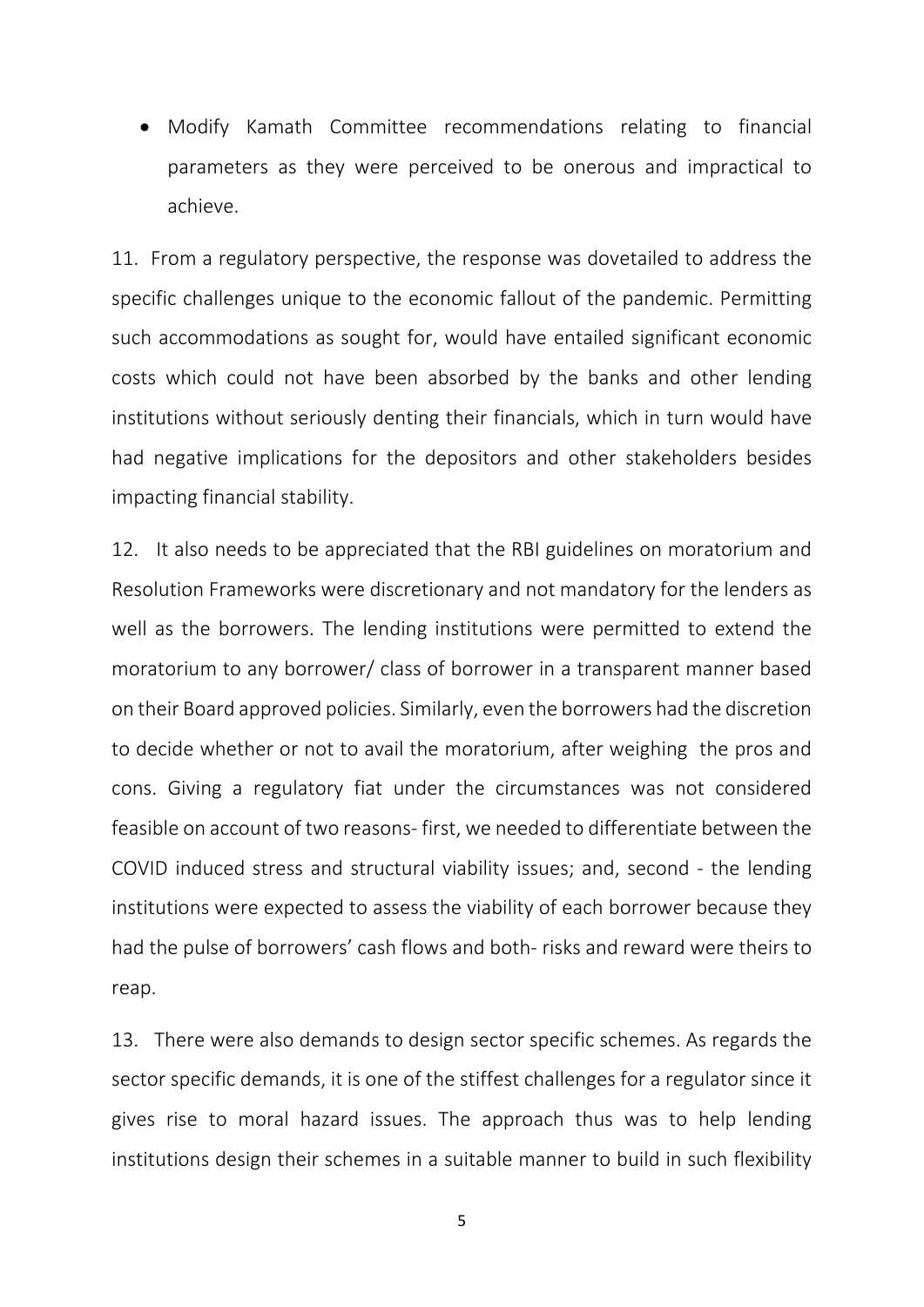in the Resolution Frameworks. The underpinning logic is that resolution plans are ultimately commercial decisions of the lending institutions, and the regulator should only specify the boundaries of the game through overarching steady-state frameworks. The regulatory flexibility cannot and must not be used to solve the structural issues affecting a particular sector and as such regulatory dispensations can at best only provide a temporary relief. Overall, every regulatory forbearance has its trade-off in terms of adverse incentives and unintended consequences.

#### **Outcomes**

14. As a result of the co-ordinated efforts of the Reserve Bank and Government, in 2021-22, the year on year (YOY) growth in SCBs' credit gathered steam. The success of regulatory interventions, provision of ample banking system liquidity, coupled with the government's efforts to boost credit demand conditions in the economy was reflected by credit offtake in various sectors. The momentum in SCBs' credit offtake has been mostly positive since end-August 2021 and it increased by 9.6 per cent on a year-on-year basis for 2021-22 as compared with 5.6 per cent the previous year. According to data on the sectoral deployment of bank credit, credit to agriculture and allied activities grew by 9.9 per cent in March 2022 vis-à-vis 10.5 per cent in March 2021. Bank credit growth remained robust for a buoyant agriculture sector even during the COVID-19 pandemic period with continued support of the government's interest subvention scheme. Industrial credit growth improved steadily after Q1:2021-22 and accelerated to 7.1 per cent in March 2022. Credit to micro and small industries also posted a faster growth of 21.5 per cent in March 2022 from 3.9 per cent during the previous year. Credit growth to large industry, which was mainly in contraction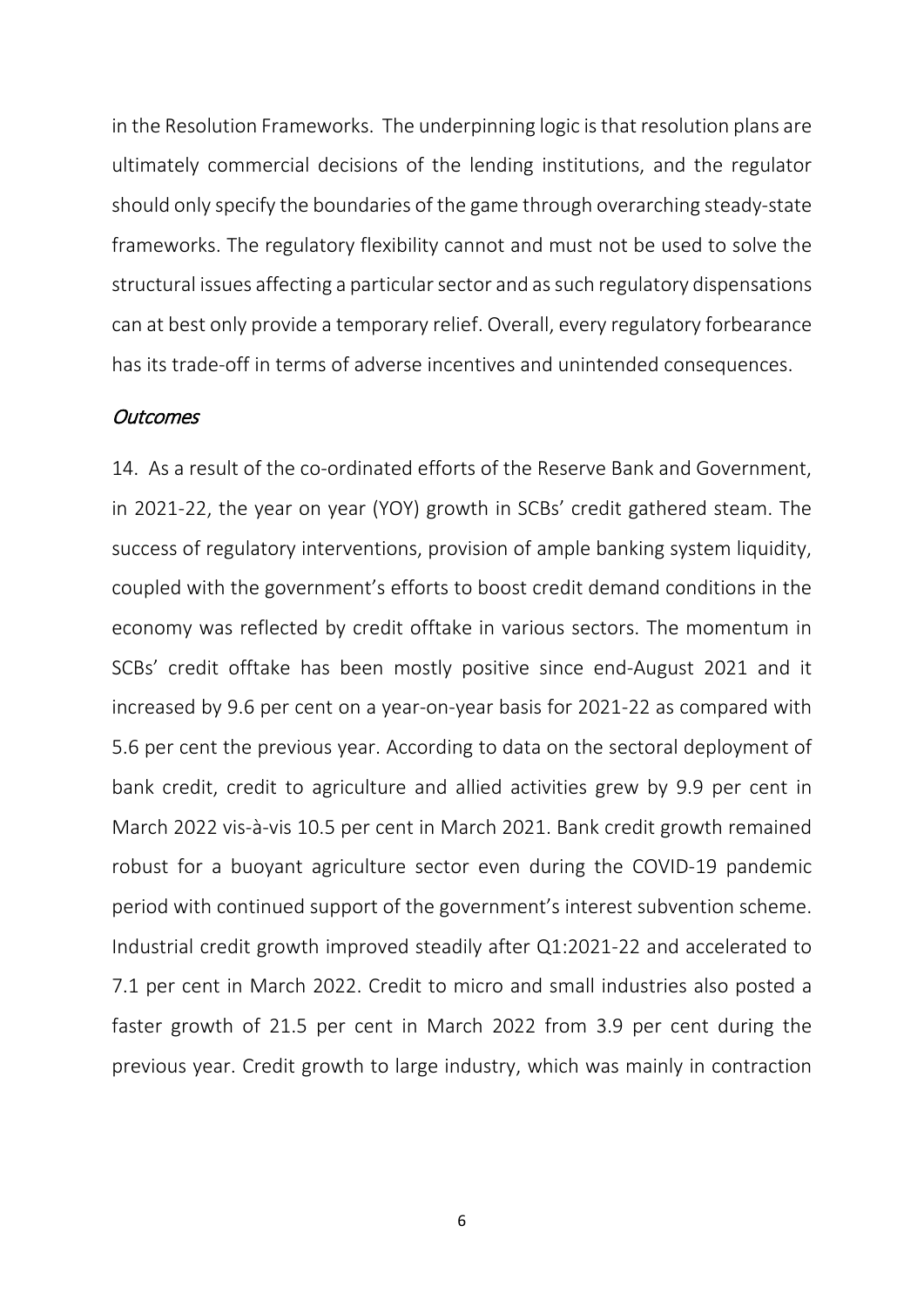zone till December 2021, turned positive in January 2022 and stood at 0.9 per cent in March [2](#page-6-0)022<sup>2</sup>.

15. The preliminary assessment of health of the banking sector is encouraging. The restructured portfolio of banks as a percentage of total advances had expanded significantly post September' 2020 owing to restructuring of accounts undertaken in view of the Resolution Frameworks announced by RBI. However, the situation seems to be gradually stabilising.

16. The asset quality of the banks has improved and the GNPA and NNPA levels of the banks have improved from the pre-pandemic levels. The fresh slippages have broadly been brought under control. Banks have also enhanced their provisions for impaired portfolios including provisions towards the restructured accounts as envisaged under the Resolution Frameworks (Chart-1 & 2).



Source: RBI Supervisory Returns; Data for Mar-22 is provisional.

<span id="page-6-0"></span> <sup>2</sup> Source: RBI Annual Report, 2021-22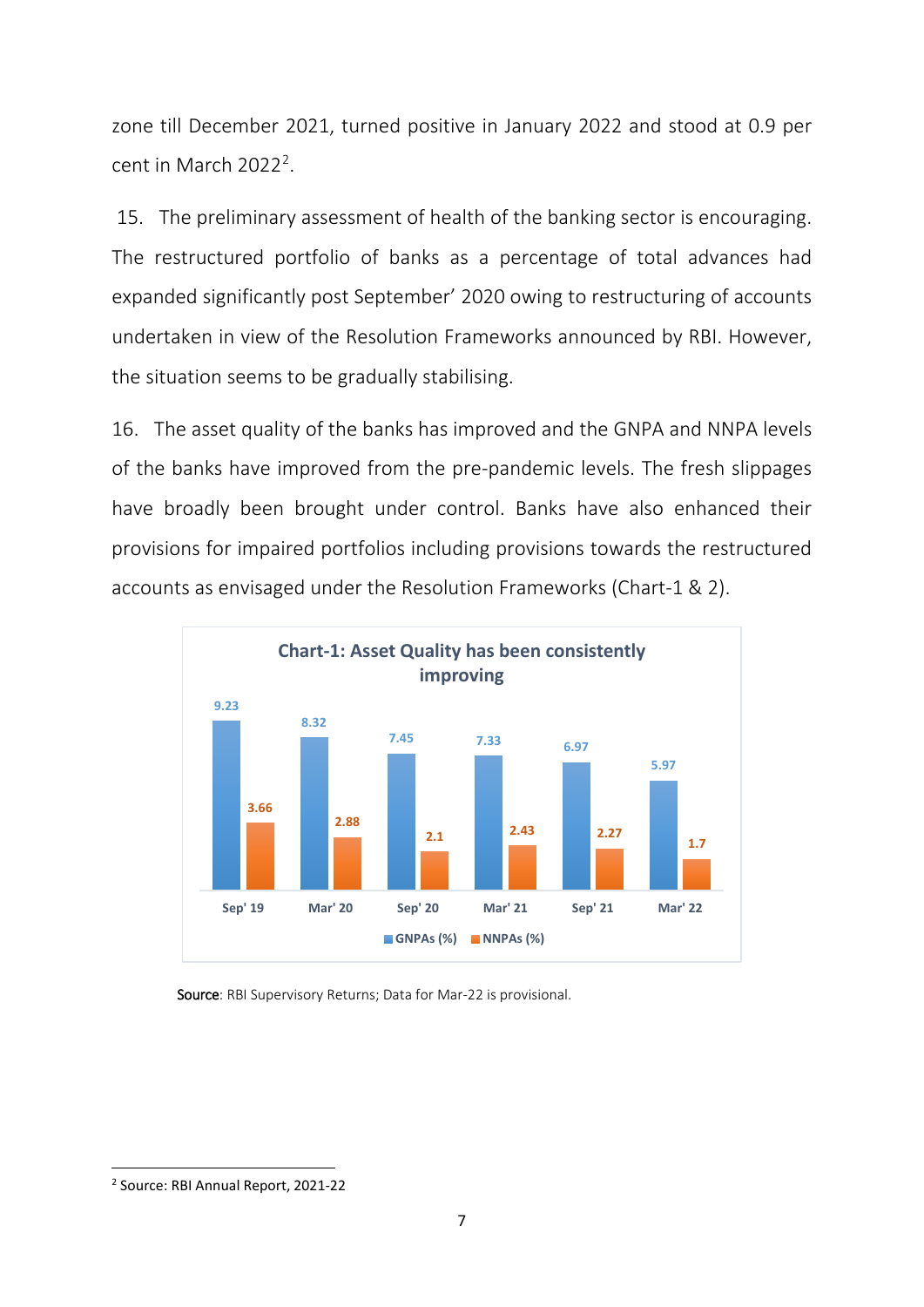

Source: RBI Supervisory Returns; Data for Mar-22 is provisional.

17. The banks have also facilitated timely credit offtake to catalyse the economic recovery. Needless to mention the ECLGS scheme rolled out by the Government too effectively dovetailed with the overall efforts in mitigating the risk aversion amongst the lending institutions.



Source: RBI Supervisory Returns; Data for Mar-22 is provisional.

18. These efforts have also found favour amongst the investors and the markets too have supported banks in their capital augmentation measures. Today, most of the banks have a comfortable capital position which should position them well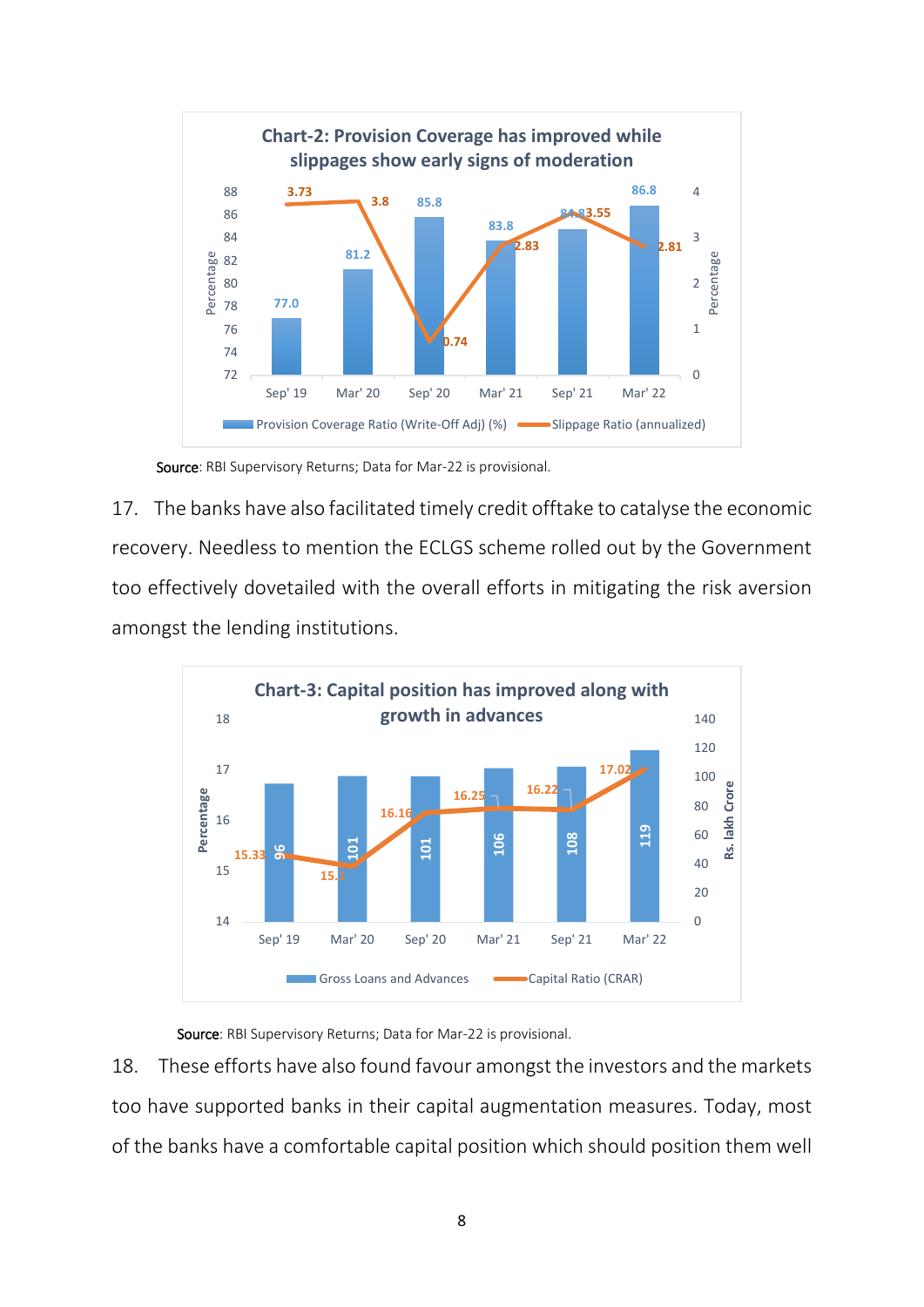to support economic recovery (Chart-3). These data points do give us a degree of comfort at this juncture. However, we may also have to wait a bit longer to see how the impact completely plays out. While we have attempted to combat the effects of pandemic on the financial system, the task is only half done, we have to ensure that the financial system escapes unscathed as we exit from the pandemic driven regulatory forbearances.

19. The pandemic also saw financial sector enjoying a favourable momentum with increase in liquidity, flow of credit and government spending on relief programs. It is increasingly getting debated in global forums as to whether the pandemic induced measures have led to build up of leverage and debt over-hang in non-financial sectors. Prudence, therefore, has to be exhibited by banks to ascertain whether the current levels of asset quality being exhibited is on account of improvement in fundamentals of business on account of deleveraging and efficiency gains or on account of support extended by the authorities through the measures elucidated above. We expect banks and other financial institutions to pro-actively undertake stress testing of their loan books subjecting them to various levels of stress including extreme scenarios to estimate the loss absorption limits available at disposal and take measures to augment the same wherever necessary.

#### The way forward

20. As a regulator, we still have miles to go before we sleep and therefore, continue to contemplate and roll out measures to improve the resilience of financial sector through planned and calibrated regulatory interventions. The Scale-Based Regulatory Framework for NBFCs, activity-based regulation for microfinance sector and guidelines to improve governance in private banks are few examples of our approach. As we continue to roll out regulatory measures,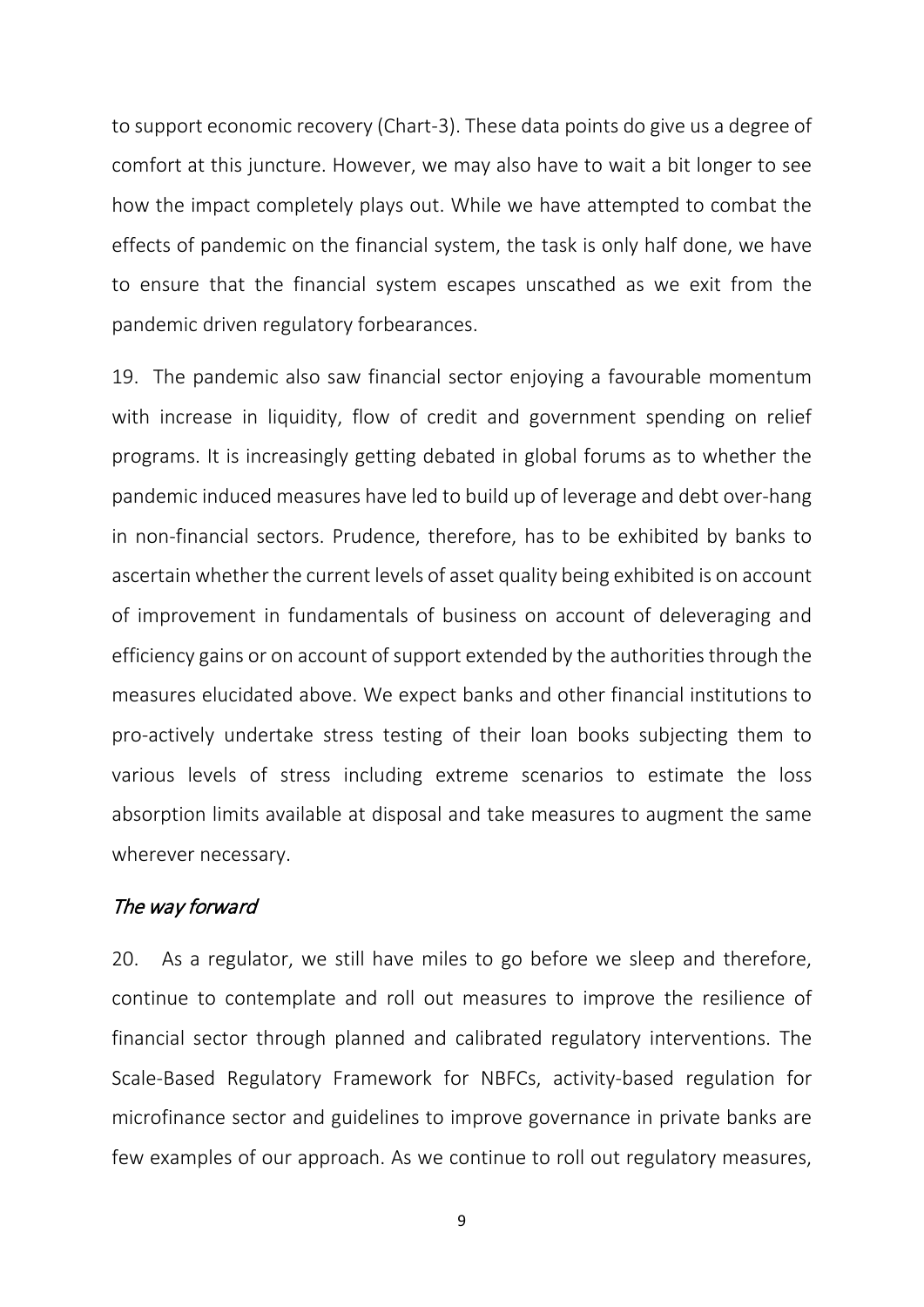let me mention a few of them which are in the pipeline which would help make the banking sector more resilient to withstand economic shocks in times to come.

21. One of the key lessons which we can draw from our Covid experience is that the effectiveness of any policy response in crisis situations is critically dependent on the strength of the financial sector balance sheet. The report put out by the Basel Committee on early lessons from the Covid-19 pandemic finds that the increased quality and higher levels of capital and liquidity held by banks have helped them absorb the impact of the Covid-19 pandemic. It would therefore be imperative to work towards putting in place appropriate prudential and accounting frameworks that enhance institutional resilience.

22. To achieve this, we have come out with a Discussion Paper in January this year seeking comments from the stakeholders for a comprehensive review of the prudential norms for classification, valuation, and operation of the investment portfolio. The guidelines for valuation of investments were last revised in the year 2000. Since then, the domestic financial markets had grown in leaps and bounds in terms of volumes, liquidity, and underlying technology. Illustratively, in the Government Securities market we have seen the operationalisation of an anonymous electronic order matching system *viz.* NDS-OM, DVP-III, establishment of Clearing Corporation of India Limited (CCIL) as a central counterparty and introduction of Liquidity Adjustment Facility (LAF) and a whole suit of trading and hedging products such as market repo, Triparty Repo, Interest rate futures and options, etc. At the international level too, there have been several changes in the regulatory norms and accounting practices. While RBI has been tweaking the guidelines in response to situations as they emerged, there was a widening gap between our norms and the global standards and practices. A comprehensive review was therefore overdue and called for.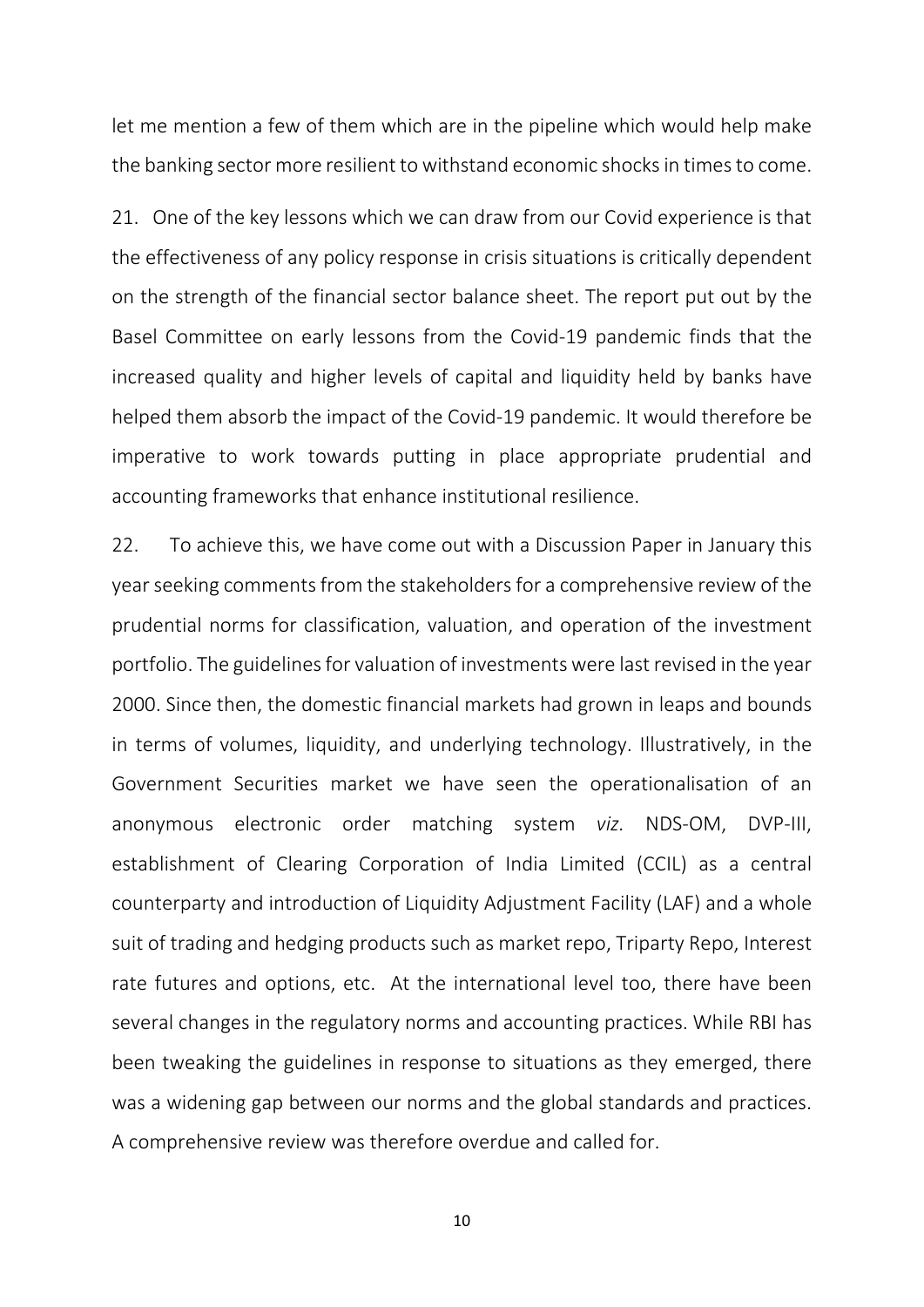23. The Discussion Paper (DP) proposes radical changes which are designed to give greater flexibility to banks in the management of their investment portfolio while addressing concerns through enhanced disclosure. The idea is to align the prudential framework with global standards, while retaining elements which are germane to the domestic context. Some of the proposals in the Discussion Paper are symmetric recognition of fair value gains and losses, removal of various restrictions on investment portfolio such as the ceilings on investments in held to maturity (HTM), allowing non-SLR securities to be included under Held to Maturity (HTM) book, etc. The proposals in the DP, especially those on disclosures, would promote transparency and market discipline while giving the increased degree of freedom to banks. We are in advanced stages of finalising the revised norms based on feedback received and hope to issue guidelines on the new framework soon.

24. Another issue that is engaging our attention is the framework for provisioning on loan exposures. Currently, banks operating in India are required to make loan loss provisions on incurred loss model, wherein provisions are made after occurrence of default. However, loan default itself is a lagging indicator of stress, or more to say an outcome of build-up of stress over a period in the loan account. Thus, incurred loss approach is inefficient since it may prove pro-cyclical during economic downturns which can severely impact the health of banks as well as the financial system.

25. This also meant that recognition and crystallisation of credit risk usually lags the actual increase in credit risk for the banks. Such delays in recognizing expected losses under an "incurred loss" approach were found to exacerbate the downswing during the financial crisis of 2007-09. Faced with a systemic increase in defaults, the delay in recognizing loan losses resulted in banks having to make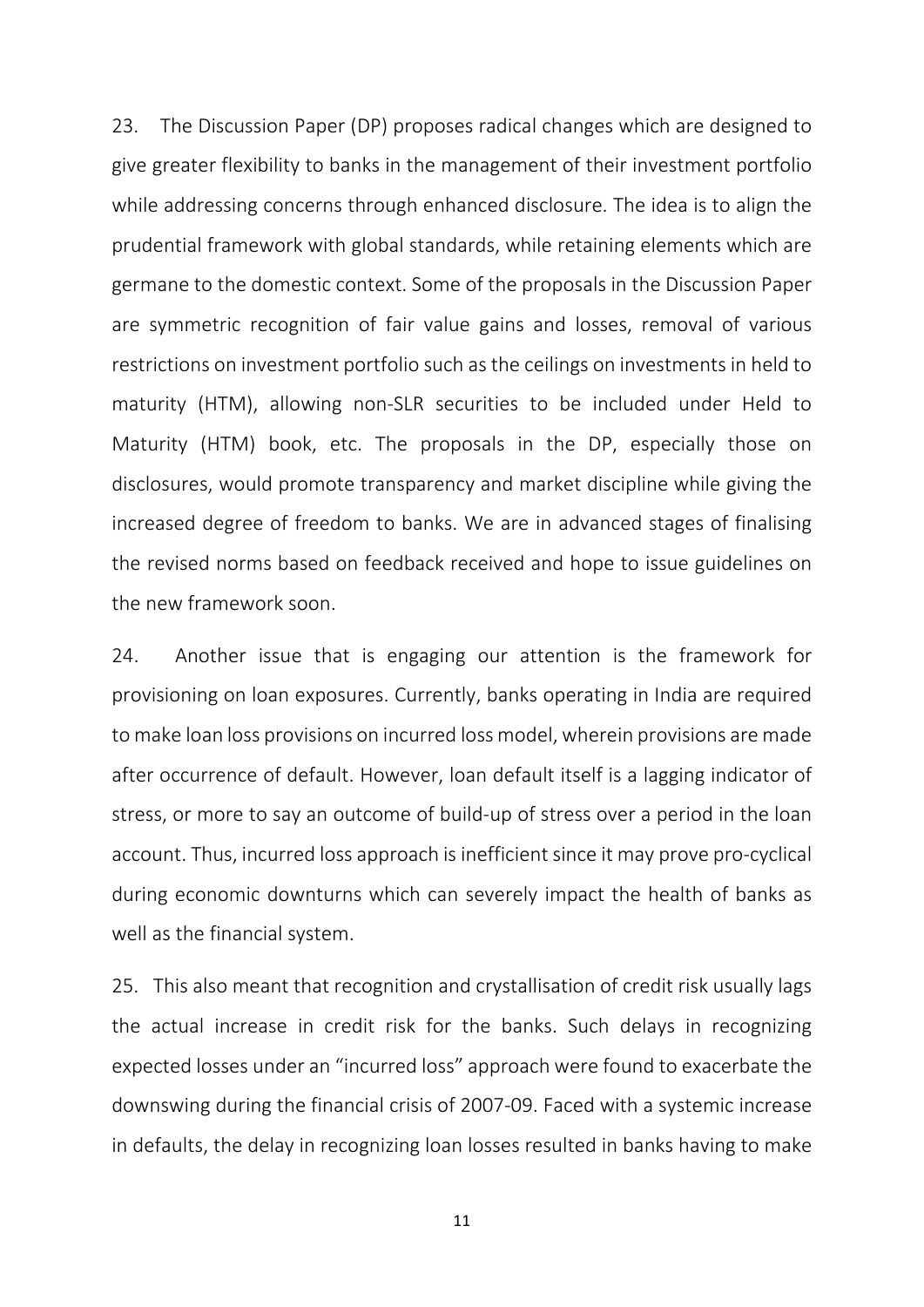higher provisions which eroded the capital maintained precisely at a time when banks needed to shore up their capital, thereby affecting their resilience and exacerbating the systemic risks. Further, the delay in recognizing loan losses and consequent higher dividend pay-outs reduced internal accruals to the capital.

26. This experience prompted the G-20 and the Basel Committee on Banking Supervision (BCBS) to recommend to accounting standard setters to modify the provisioning practices to incorporate a more forward-looking approach rather than to require the losses to happen before they are recognized. This encouraged the move towards adoption of provisioning standards that require the use of expected credit loss (ECL) models rather than incurred loss models. In principle, the approach requires a credit institution to estimate expected credit losses based on forward-looking estimations rather than wait for credit losses to be incurred before making corresponding loss provisions.

27. However, banks in India follow the "incurred loss" approach for loan loss provisioning, while the bigger non-banking financial companies (NBFCs) are following the more forward looking "expected credit loss" approach for estimating credit losses. Therefore, to achieve global convergence in regulations, we propose to issue a Discussion Paper on introduction of a framework on Expected Credit Loss (ECL) for banks. The idea is to formulate principle-based guidelines, supplemented by regulatory backstops wherever necessary. The Discussion Paper would seek to solicit comments from all the stakeholders, including the business community, on the proposed approach and the final contours of the transition will take into account the feedback received.

### Concluding Remarks

28. The last two years have been tough on everyone but as individuals and a nation we have exhibited resilience and fought our way back. As we slowly step